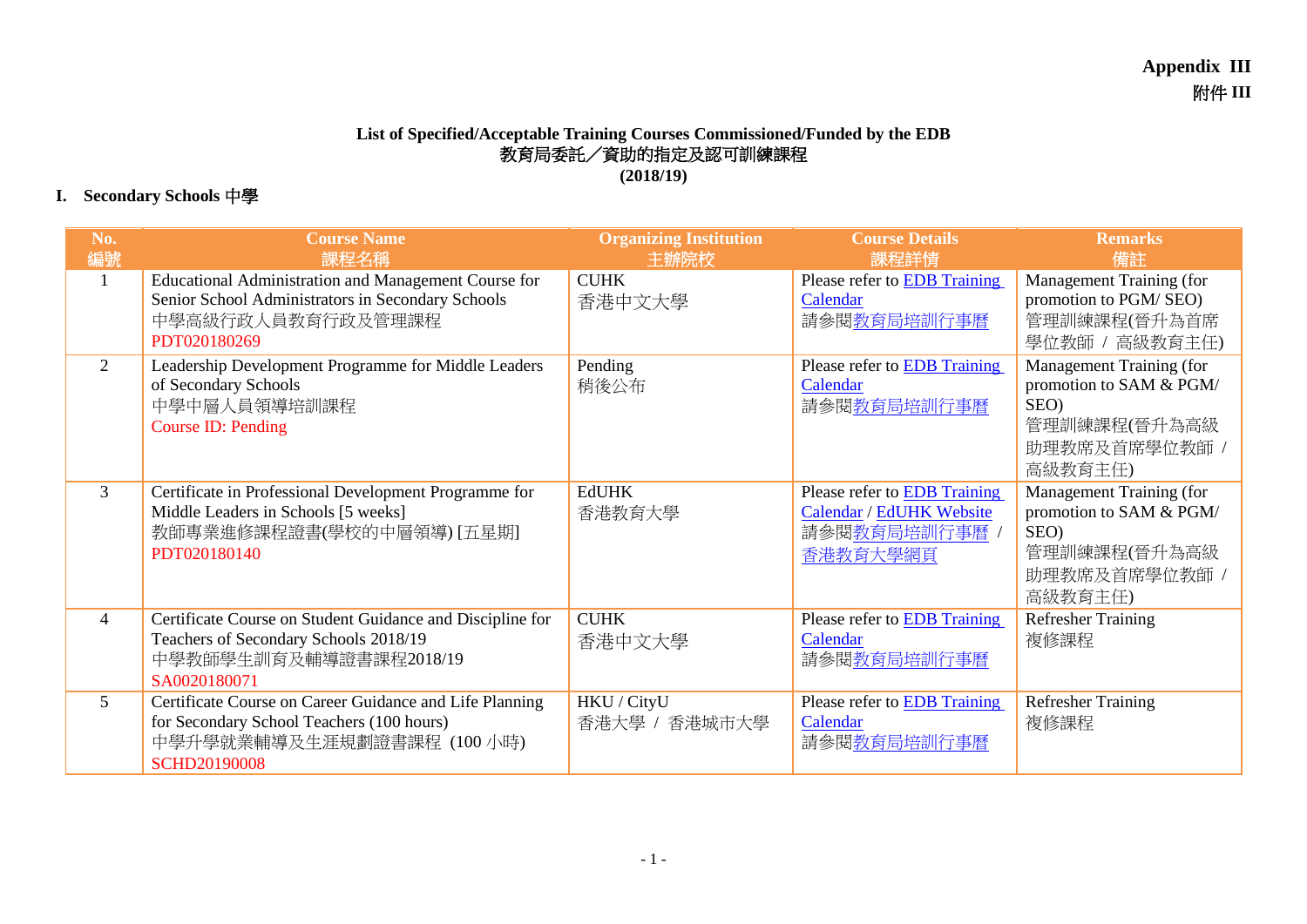| 6              | Diploma Course in Teacher Librarianship (2018-20)<br>(Secondary)<br>2018-20年度學校圖書館主任文憑課程(中學)<br><b>Course ID: Nil</b>                                                                                        | <b>HKU SPACE</b><br>香港大學專業進修學院 | Please refer to <b>EDBCM</b><br>103/2018 / HKU Website<br>請參閱教育局通函第<br>103/2018號 / 香港大學網<br>頁 | <b>Refresher Training</b><br>複修課程 |
|----------------|--------------------------------------------------------------------------------------------------------------------------------------------------------------------------------------------------------------|--------------------------------|-----------------------------------------------------------------------------------------------|-----------------------------------|
| $\overline{7}$ | Thematic Courses on Supporting Students with SEN ^<br>(Any course)<br>「支援有特殊教育需要學生」專題課程^ (任何一個課程)<br>SE0020190013<br>SE0020190014<br>SE0020190015<br>SE0020190016<br>SE0020190017                            | <b>EdUHK</b><br>香港教育大學         | Please refer to EDB Training<br>Calendar / EdUHK Website<br>請參閱教育局培訓行事曆 /<br>香港教育大學網頁         | <b>Refresher Training</b><br>複修課程 |
| 8              | Advanced Course on Catering for Diverse Learning Needs<br>「照顧不同學習需要」高級課程<br>SE0020190012                                                                                                                     | <b>EdUHK</b><br>香港教育大學         | Please refer to EDB Training<br>Calendar / EdUHK Website<br>請參閱教育局培訓行事曆 /<br>香港教育大學網頁         | <b>Refresher Training</b><br>複修課程 |
| 9              | Certificate in Professional Development Programme for<br>Teachers (Catering for Diverse Learning Needs) -<br><b>Advanced Level</b><br>教師專業進修課程證書(照顧不同學習需要) - 深造班<br>SE0020190093                             | <b>EdUHK</b><br>香港教育大學         | Please refer to EDB Training<br>Calendar / EdUHK Website<br>請參閱教育局培訓行事曆 /<br>香港教育大學網頁         | <b>Refresher Training</b><br>複修課程 |
| 10             | Certificate in Professional Development Programme for<br>Interpretation of Classical Chinese Literature for Secondary<br>Teachers of Chinese Language [5 weeks]<br>中學中文科文言經典解讀專業進修課程證書 [五星期]<br>PDT020180169 | <b>EdUHK</b><br>香港教育大學         | Please refer to EDB Training<br>Calendar / EdUHK Website<br>請參閱教育局培訓行事曆 /<br>香港教育大學網頁         | Refresher Training<br>複修課程        |
| 11             | Certificate in Professional Development Programme on the<br>Teaching of Chinese Language for Non-Chinese Speaking<br>Students [5 weeks]<br>為非華語學生而設的中國語文教學專業進修課程證書<br>[五星期]<br>PDT020180157                  | <b>EdUHK</b><br>香港教育大學         | Please refer to EDB Training<br>Calendar / EdUHK Website<br>請參閱教育局培訓行事曆 /<br>香港教育大學網頁         | <b>Refresher Training</b><br>複修課程 |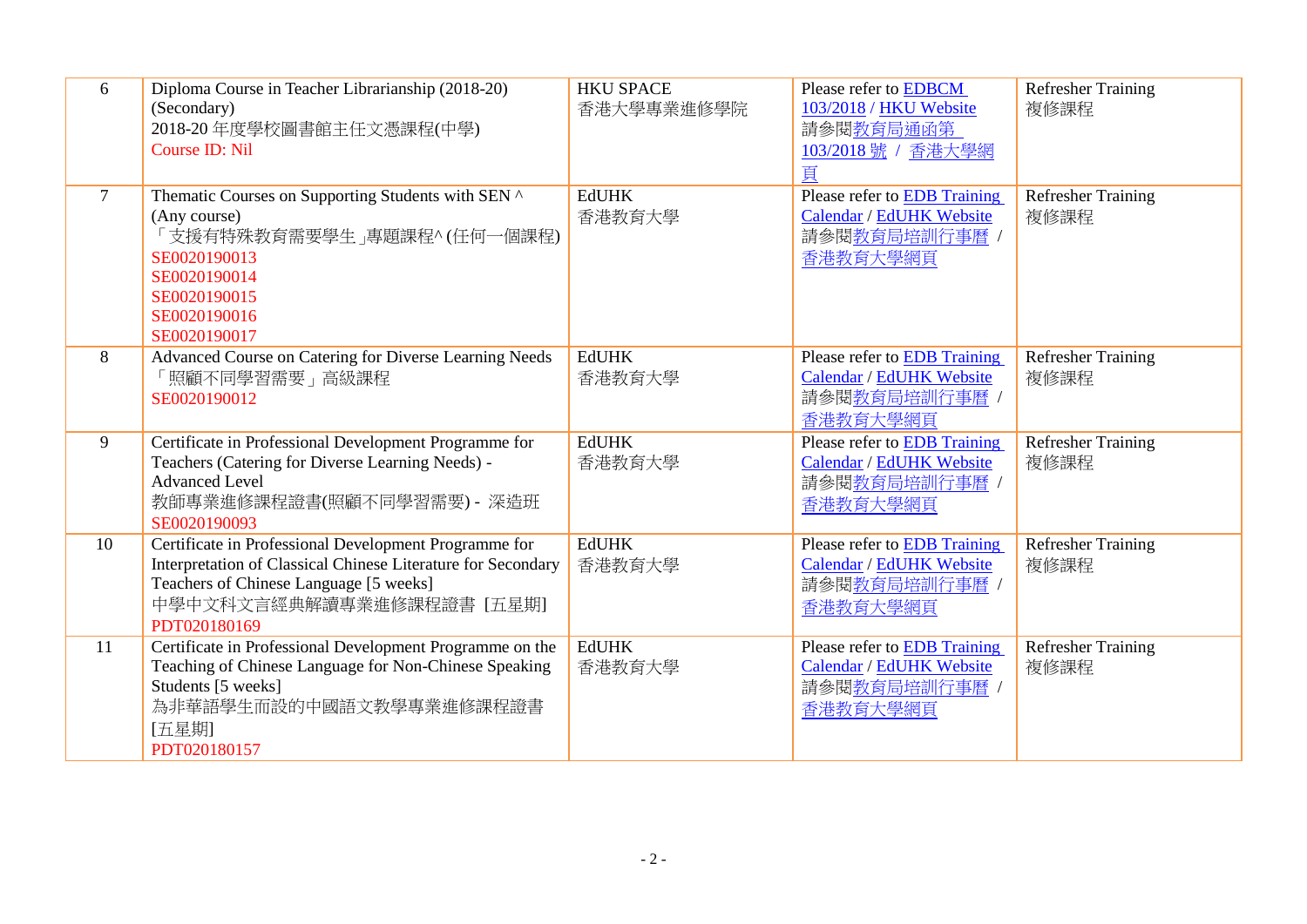| 12<br>13 | Certificate in Professional Development Programme for<br>Secondary School Teachers (Mathematics Teaching) [5]<br>weeks]<br>中學教師專業進修課程證書(數學教學) [五星期]<br>PDT020180150<br>Certificate in Professional Development Programme in | <b>EdUHK</b><br>香港教育大學<br><b>EdUHK</b> | Please refer to EDB Training<br>Calendar / EdUHK Website<br>請參閱教育局培訓行事曆 /<br>香港教育大學網頁<br>Please refer to EDB Training | <b>Refresher Training</b><br>複修課程<br><b>Refresher Training</b> |
|----------|-----------------------------------------------------------------------------------------------------------------------------------------------------------------------------------------------------------------------------|----------------------------------------|-----------------------------------------------------------------------------------------------------------------------|----------------------------------------------------------------|
|          | School Health [5 weeks]<br>教師專業進修課程證書(健康校園) [五星期]<br>PDT020180151                                                                                                                                                           | 香港教育大學                                 | Calendar / EdUHK Website<br>請參閱教育局培訓行事曆 /<br>香港教育大學網頁                                                                 | 複修課程                                                           |
| 14       | Certificate in Professional Development Programme in<br>Teaching Modern China in Liberal Studies Curriculum [5]<br>weeks]<br>教師專業進修課程證書(教授通識教育科-現代中國)<br>[五星期]<br>PDT020180152                                              | <b>EdUHK</b><br>香港教育大學                 | Please refer to EDB Training<br>Calendar / EdUHK Website<br>請參閱教育局培訓行事曆 /<br>香港教育大學網頁                                 | <b>Refresher Training</b><br>複修課程                              |
| 15       | Certificate in Professional Development Programme on<br>Civic, National and Moral Education in Schools [5 weeks]<br>教師專業進修課程證書(學校的公民、國民與道德教育)<br>[五星期]<br>PDT020180155                                                      | <b>EdUHK</b><br>香港教育大學                 | Please refer to <b>EDB</b> Training<br>Calendar / EdUHK Website<br>請參閱教育局培訓行事曆 /<br>香港教育大學網頁                          | <b>Refresher Training</b><br>複修課程                              |
| 16       | Certificate in Professional Development Programme on<br>Prevention and Handling of Unruly and Delinquent<br>Behaviours in Schools [5 weeks]<br>教師專業進修課程證書(預防及處理青少年校內違規與<br>違法行為) [五星期]<br>PDT020180161                      | <b>EdUHK</b><br>香港教育大學                 | Please refer to EDB Training<br>Calendar / EdUHK Website<br>請參閱教育局培訓行事曆 /<br>香港教育大學網頁                                 | <b>Refresher Training</b><br>複修課程                              |
| 17       | Certificate in Professional Development Programme on<br>Practical Legal Knowledge for Schools [5 weeks]<br>教師專業進修課程證書(學校的實用法律知識) [五星期]<br>PDT020180162                                                                      | <b>EdUHK</b><br>香港教育大學                 | Please refer to EDB Training<br>Calendar / EdUHK Website<br>請參閱教育局培訓行事曆 /<br>香港教育大學網頁                                 | <b>Refresher Training</b><br>複修課程                              |
| 18       | Certificate in Professional Development Programme on<br>Knowledge Management for Enhancing School<br>Development [5 weeks]<br>教師專業進修課程證書(知識管理與學校發展) [五星期]<br>PDT020180163                                                   | <b>EdUHK</b><br>香港教育大學                 | Please refer to <b>EDB</b> Training<br>Calendar / EdUHK Website<br>請參閱教育局培訓行事曆 /<br>香港教育大學網頁                          | Refresher Training<br>複修課程                                     |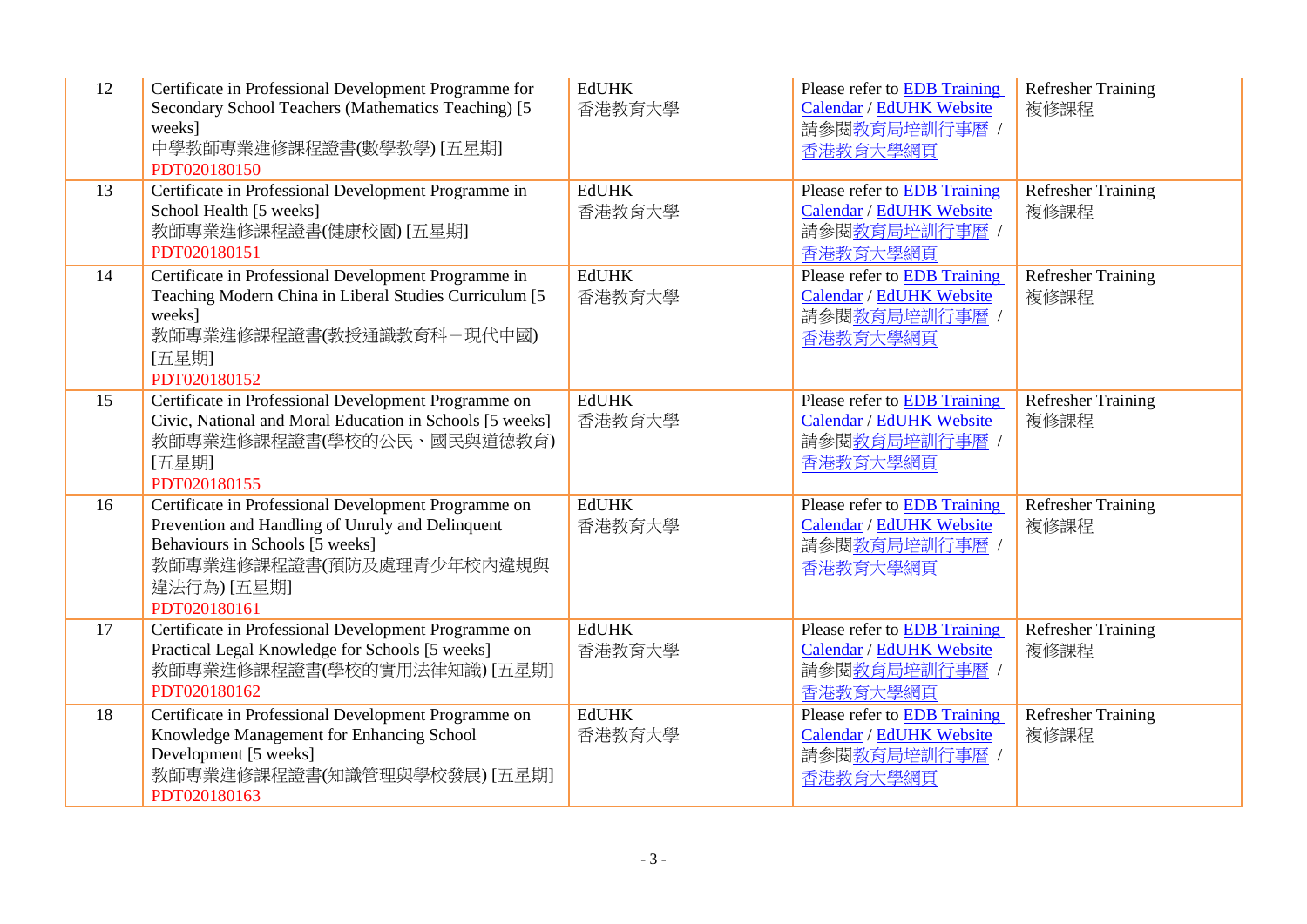| 19 | Certificate in Professional Development Programme on<br>New Paradigm of Learning and Teaching in Physical<br>Education [5 weeks]<br>教師專業進修課程證書(體育學與教之新發展範例) [五<br>星期]<br>PDT020180164                                                                 | <b>EdUHK</b><br>香港教育大學 | Please refer to EDB Training<br>Calendar / EdUHK Website<br>請參閱教育局培訓行事曆 /<br>香港教育大學網頁        | <b>Refresher Training</b><br>複修課程 |
|----|-------------------------------------------------------------------------------------------------------------------------------------------------------------------------------------------------------------------------------------------------------|------------------------|----------------------------------------------------------------------------------------------|-----------------------------------|
| 20 | Certificate in Professional Development Programme on<br>Positive Psychology in School Settings: Promoting Mental<br>Health and Creating Positive Learning Environment [5]<br>weeks]<br>教師專業進修課程證書 (校園正向心理學:推廣精神健<br>康及建構正面學習環境) [五星期]<br>PDT020180176 | <b>EdUHK</b><br>香港教育大學 | Please refer to EDB Training<br>Calendar / EdUHK Website<br>請參閱教育局培訓行事曆 /<br>香港教育大學網頁        | <b>Refresher Training</b><br>複修課程 |
| 21 | Training Course for Special School Teachers<br>特殊學校教師培訓課程<br>SE0020190018                                                                                                                                                                             | <b>EdUHK</b><br>香港教育大學 | Please refer to EDB Training<br>Calendar / EdUHK Website<br>請參閱教育局培訓行事曆 /<br>香港教育大學網頁        | <b>Refresher Training</b><br>複修課程 |
| 22 | Certificate in Professional Development Programme on<br>Effective Lesson Observation and Evaluation - a whole<br>school approach [5 weeks]<br>教師專業進修課程證書(有效的觀課與評課 - 以學校為<br>本位)[五星期]<br>PDT020180156                                                  | <b>EdUHK</b><br>香港教育大學 | Please refer to <b>EDB</b> Training<br>Calendar / EdUHK Website<br>請參閱教育局培訓行事曆 /<br>香港教育大學網頁 | <b>Refresher Training</b><br>複修課程 |
| 23 | Certificate in Professional Development Programme on<br>e-Learning in Secondary Mathematics [5 weeks]<br>教師專業進修課程證書(中學數學的電子學習)[五星期]<br>PDT020180166                                                                                                   | <b>EdUHK</b><br>香港教育大學 | Please refer to EDB Training<br>Calendar / EdUHK Website<br>請參閱教育局培訓行事曆 /<br>香港教育大學網頁        | <b>Refresher Training</b><br>複修課程 |
| 24 | Certificate in Professional Development Programme on<br>e-Learning in Secondary English [5 weeks]<br>PDT020180168                                                                                                                                     | <b>EdUHK</b><br>香港教育大學 | Please refer to EDB Training<br>Calendar / EdUHK Website<br>請參閱教育局培訓行事曆 /<br>香港教育大學網頁        | <b>Refresher Training</b><br>複修課程 |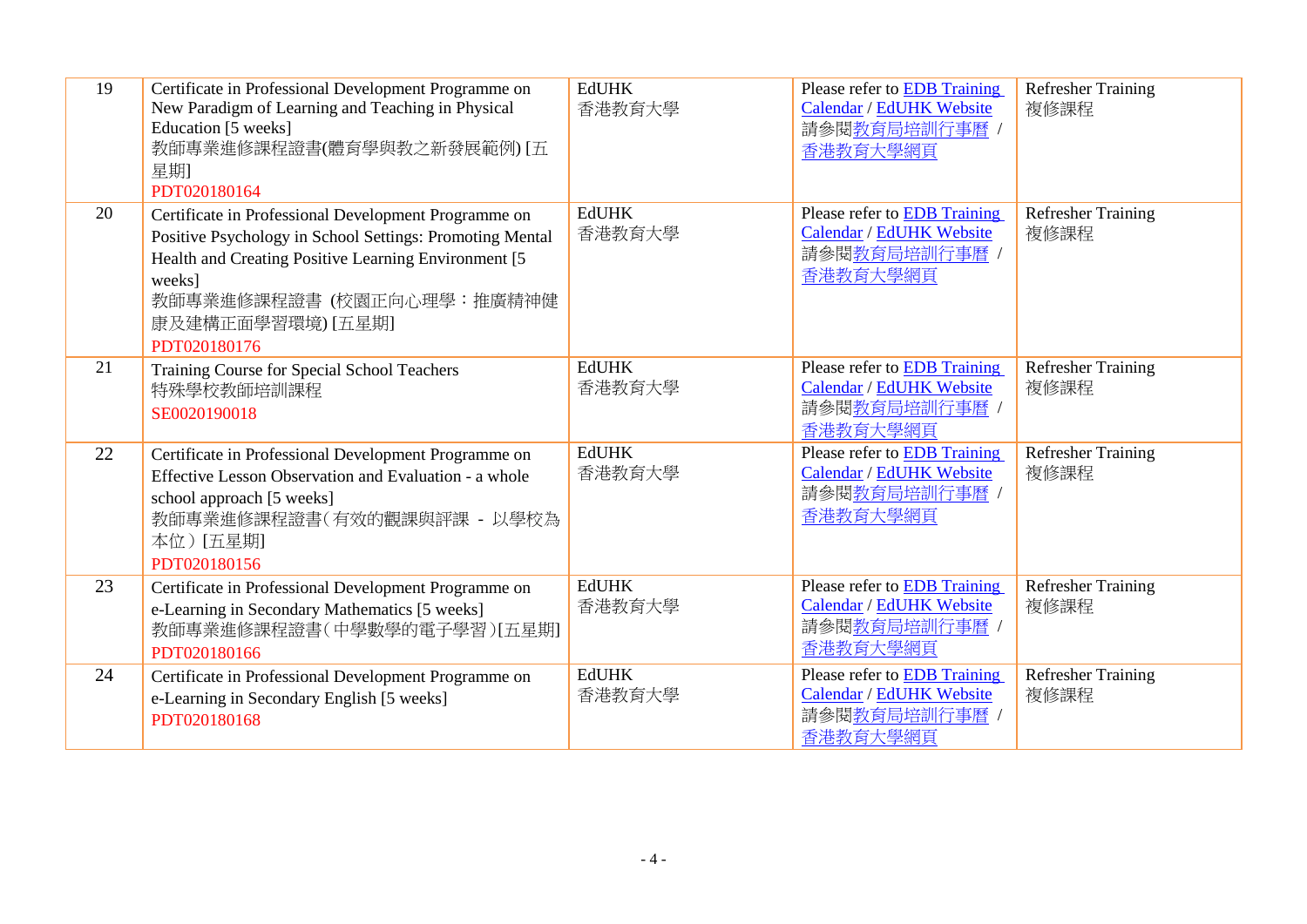| 25 | Certificate in Professional Development Programme on<br>Life Planning Education and Career Guidance [5 weeks]<br>教師專業進修課程證書(生涯規劃與事業輔導) [五星期]<br>PDT020180170                            | <b>EdUHK</b><br>香港教育大學 | Please refer to EDB Training<br>Calendar / EdUHK Website<br>請參閱教育局培訓行事曆 /<br>香港教育大學網頁        | <b>Refresher Training</b><br>複修課程 |
|----|-----------------------------------------------------------------------------------------------------------------------------------------------------------------------------------------|------------------------|----------------------------------------------------------------------------------------------|-----------------------------------|
| 26 | Certificate in Professional Development Programme on<br>Communication, Mediation and Complaint Management [5]<br>weeks]<br>教師專業進修課程證書(溝通、調解與投訴管理) [五星<br>期]<br>PDT020180171             | <b>EdUHK</b><br>香港教育大學 | Please refer to EDB Training<br>Calendar / EdUHK Website<br>請參閱教育局培訓行事曆 /<br>香港教育大學網頁        | <b>Refresher Training</b><br>複修課程 |
| 27 | Certificate in Professional Development Programme on<br>School Improvement and Leadership [5 weeks]<br>教師專業進修課程證書(學校改進與領導) [五星期]<br>PDT020180172                                        | <b>EdUHK</b><br>香港教育大學 | Please refer to EDB Training<br>Calendar / EdUHK Website<br>請參閱教育局培訓行事曆 /<br>香港教育大學網頁        | <b>Refresher Training</b><br>複修課程 |
| 28 | Certificate in Professional Development Programme on<br>Integrating Self-directed Learning in Classroom Pedagogy<br>[5 weeks]<br>教師專業進修課程證書(發展有效「自主學習」課堂教學<br>模式) [五星期]<br>PDT020180174 | <b>EdUHK</b><br>香港教育大學 | Please refer to EDB Training<br>Calendar / EdUHK Website<br>請參閱教育局培訓行事曆 /<br>香港教育大學網頁        | <b>Refresher Training</b><br>複修課程 |
| 29 | Certificate in Professional Development Programme on<br>Hong Kong Society [5 weeks]<br>教師專業進修課程證書(香港社會)[五星期]<br>PDT020180191                                                            | <b>EdUHK</b><br>香港教育大學 | Please refer to <b>EDB</b> Training<br>Calendar / EdUHK Website<br>請參閱教育局培訓行事曆 /<br>香港教育大學網頁 | <b>Refresher Training</b><br>複修課程 |
| 30 | Certificate in Professional Development Programme on<br>Organization and Management of Life-wide Learning<br>Activities [5 weeks]<br>教師專業進修課程證書 (全方位學習的組織與管理) [五<br>星期<br>PDT020180178  | <b>EdUHK</b><br>香港教育大學 | Please refer to EDB Training<br>Calendar / EdUHK Website<br>請參閱教育局培訓行事曆 /<br>香港教育大學網頁        | <b>Refresher Training</b><br>複修課程 |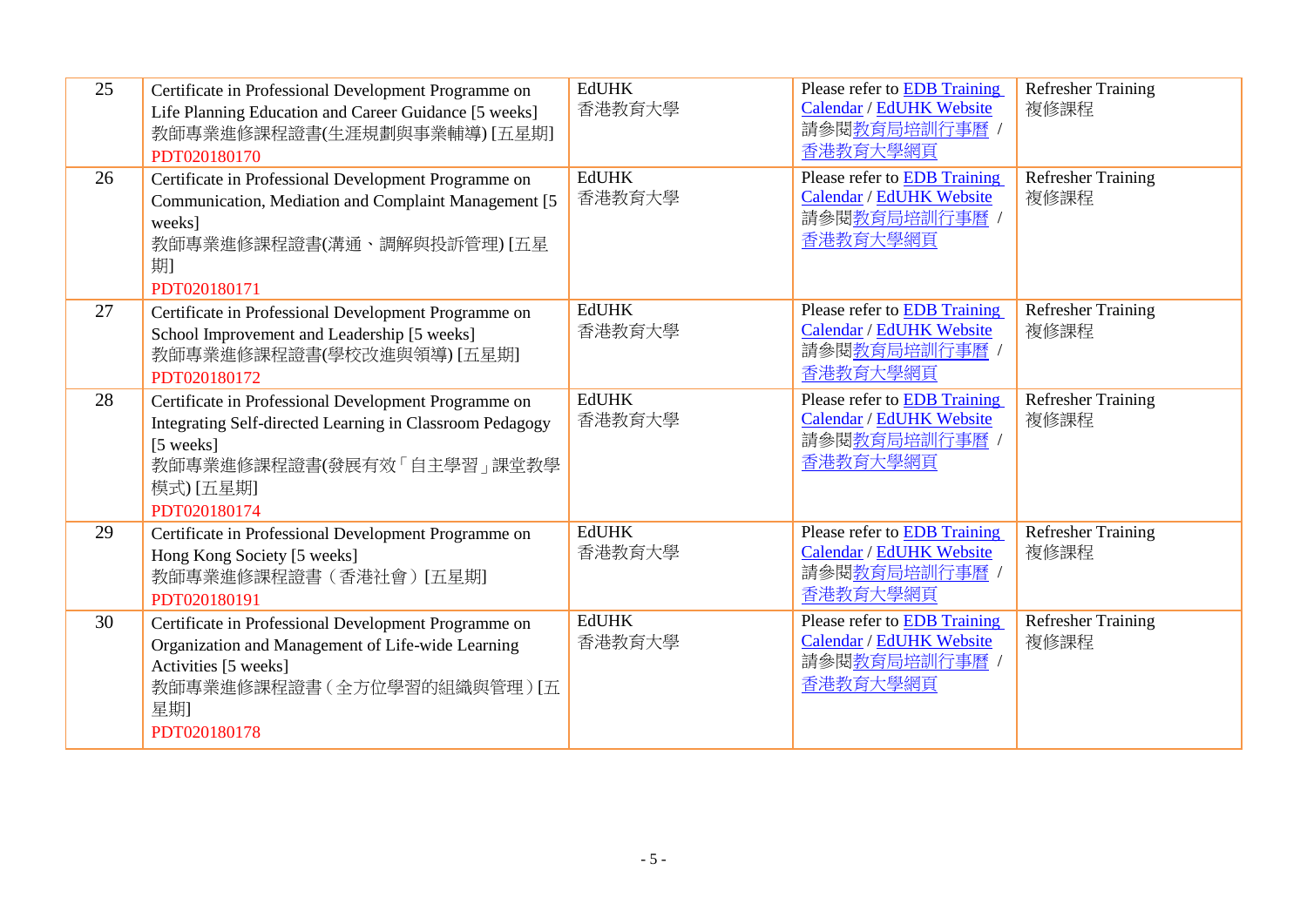| 31 | Certificate in Professional Development Programme on<br>Enhancing Curriculum Planning and Teaching of Life and<br>Society in Junior Secondary Curriculum [5 weeks]<br>教師專業進修課程證書(初中「生活與社會」課程設計<br>與教學模式) [五星期]<br>PDT020180154 | <b>EdUHK</b><br>香港教育大學 | Please refer to <b>EDB</b> Training<br>Calendar / EdUHK Website<br>請參閱教育局培訓行事曆<br>香港教育大學網頁 | <b>Refresher Training</b><br>複修課程 |
|----|--------------------------------------------------------------------------------------------------------------------------------------------------------------------------------------------------------------------------------|------------------------|--------------------------------------------------------------------------------------------|-----------------------------------|
| 32 | Certificate in Professional Development Programme on<br>e-Learning in Secondary Chinese Language [5 weeks]<br>教師專業進修課程證書(中學中文科的電子學習) [五星<br>期<br>PDT020180177                                                                  | <b>EdUHK</b><br>香港教育大學 | Please refer to <b>EDB</b> Training<br>Calendar / EdUHK Website<br>請參閱教育局培訓行事曆<br>香港教育大學網頁 | <b>Refresher Training</b><br>複修課程 |
| 33 | Certificate in Professional Development Programme on<br><b>STEM</b> in Physical Education<br>教師專業進修課程證書 (綜合科學、科技、工程及數學<br>之體育學與教) [五星期]<br>PDT020180179                                                                        | <b>EdUHK</b><br>香港教育大學 | Please refer to <b>EDB</b> Training<br>Calendar / EdUHK Website<br>請參閱教育局培訓行事曆<br>香港教育大學網頁 | <b>Refresher Training</b><br>複修課程 |

- <sup>^</sup> Thematic Courses on Supporting Students with Special Educational Needs include the following 3 categories (Please refer to Education Bureau Circular No. 12/2015): 「支援有特殊教育需要學生」專題課程包括以下三個類別(請參考教育局通告第 12/2015 號) :
	- (1) Cognition and Learning Needs 認知及學習需要
	- (2) Behavioural, Emotional and Social Development Needs 行為、情緒及社群發展需要
	- (3) Sensory, Communication and Physical Needs 感知、溝通及肢體需要
- Note: To attain Certification for Principalship, aspiring principals must satisfy the following criteria within a two-year process: 擬任校長必須在兩年的校長資格認證程序期內,符合以下的要求方可取得校長資格認證:
	- (i) Successful completion of the needs analysis; 成功完成專業發展需要分析;
	- (ii) Successful completion of the Preparation for Principalship course; and 成功完成擬任校長課程;及
	- (iii) Fulfilling requirements for the professional development portfolio. 符合專業發展資料冊的要求。

For detailed information, please refer to the Education Bureau Circular (EDBC) No. 1/2018. Besides, relevant course details are/will be announced in EDB Training Calendar. 詳情請參閱教育局通告第 1/2018 號,而相關課程資料則會在教育局培訓行事曆公佈。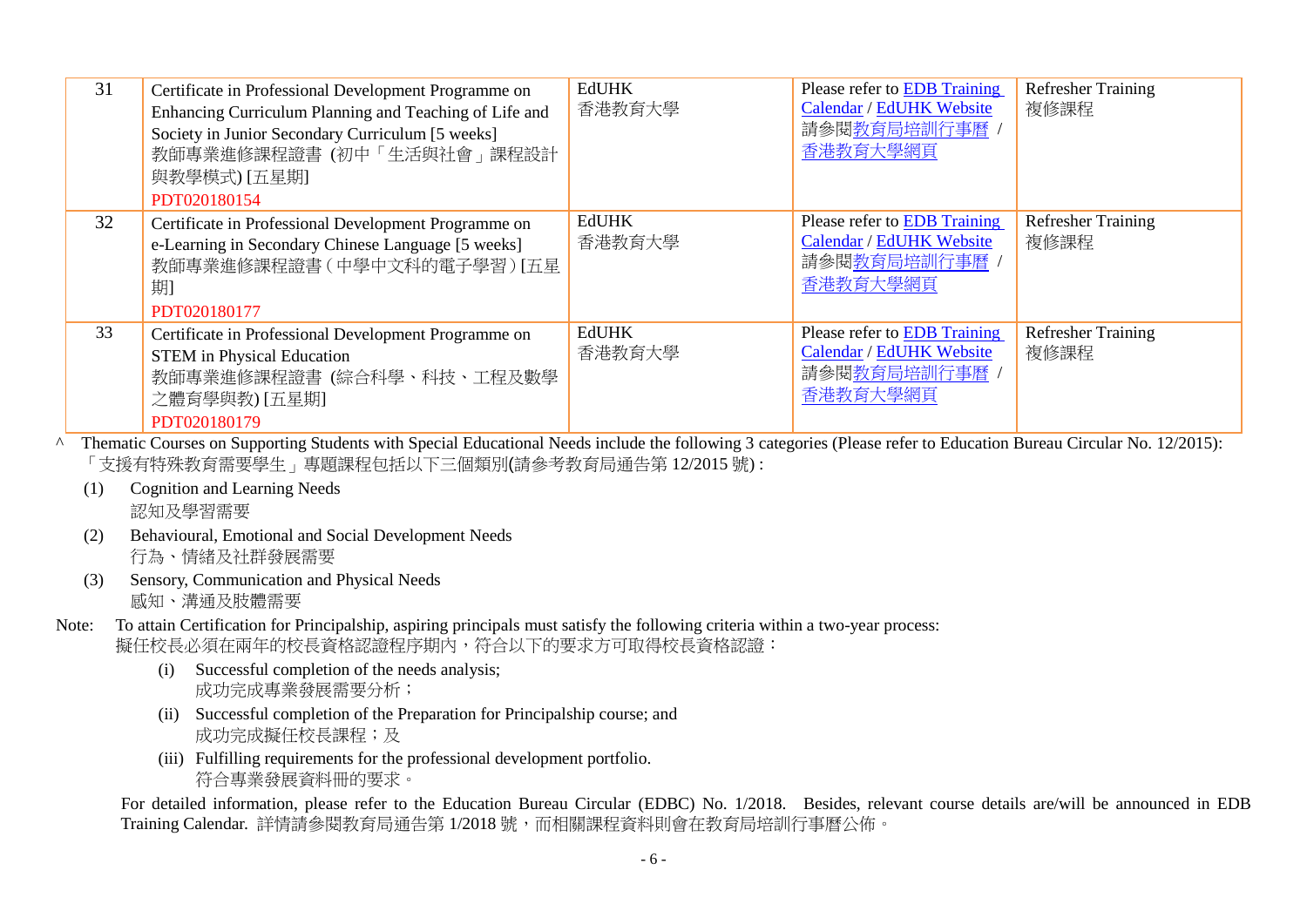## **II. Primary Schools** 小學

| No.            | <b>Course Name</b>                                                                                                                                                               | <b>Organizing Institution</b>         | <b>Course Details</b>                                                                        | <b>Remarks</b>                                                            |
|----------------|----------------------------------------------------------------------------------------------------------------------------------------------------------------------------------|---------------------------------------|----------------------------------------------------------------------------------------------|---------------------------------------------------------------------------|
| 編號             | 課程名稱                                                                                                                                                                             | 主辦院校                                  | 課程詳情                                                                                         | 備註                                                                        |
| 1              | Leadership Development Programme for Middle Leaders of<br><b>Primary Schools</b><br>小學中層人員領導培訓課程<br>Course ID: Pending                                                           | Pending<br>稍後公布                       | Please refer to EDB Training<br>Calendar<br>請參閱教育局培訓行事曆                                      | Management Training (for<br>promotion to SPSM)<br>管理訓練課程(晉升為高級<br>小學學位教師) |
| 2              | Certificate in Professional Development Programme for<br>Middle Leaders in Schools [5 weeks]<br>教師專業進修課程證書(學校的中層領導) [五星期]<br>PDT020180140                                        | <b>EdUHK</b><br>香港教育大學                | Please refer to EDB Training<br>Calendar / EdUHK Website<br>請參閱教育局培訓行事曆<br>香港教育大學網頁          | Management Training (for<br>promotion to SPSM)<br>管理訓練課程(晉升為高級<br>小學學位教師) |
| $\overline{3}$ | Certificate Course on Student Guidance and Discipline for<br>Teachers of Primary Schools 2018/19小學教師學生訓育及<br>輔導證書課程2018/19<br>SA0020180072                                       | <b>HKBU - SCE</b><br>香港浸會大學持續教育學<br>院 | Please refer to EDB Training<br>Calendar<br>請參閱教育局培訓行事曆                                      | <b>Refresher Training</b><br>複修課程                                         |
| $\overline{4}$ | Diploma Course in Teacher Librarianship (2018-20)<br>(Primary)<br>2018-20年度學校圖書館主任文憑課程(小學)<br>Course ID: Nil                                                                     | <b>HKU SPACE</b><br>香港大學專業進修學院        | Please refer to EDBCM<br>103/2018 / HKU Website<br>請參閱教育局通函第<br>103/2018號 / 香港大學網<br>頁       | <b>Refresher Training</b><br>複修課程                                         |
| 5              | Thematic Courses on Supporting Students with SEN ^ (Any<br>course)<br>「支援有特殊教育需要學生」專題課程^(任何一個課程)<br>SE0020190013<br>SE0020190014<br>SE0020190015<br>SE0020190016<br>SE0020190017 | <b>EdUHK</b><br>香港教育大學                | Please refer to EDB Training<br>Calendar / EdUHK Website<br>請參閱教育局培訓行事曆<br>香港教育大學網頁          | <b>Refresher Training</b><br>複修課程                                         |
| 6              | Advanced Course on Catering for Diverse Learning Needs<br>「照顧不同學習需要」高級課程<br>SE0020190012                                                                                         | <b>EdUHK</b><br>香港教育大學                | Please refer to <b>EDB</b> Training<br>Calendar / EdUHK Website<br>請參閱教育局培訓行事曆 /<br>香港教育大學網頁 | <b>Refresher Training</b><br>複修課程                                         |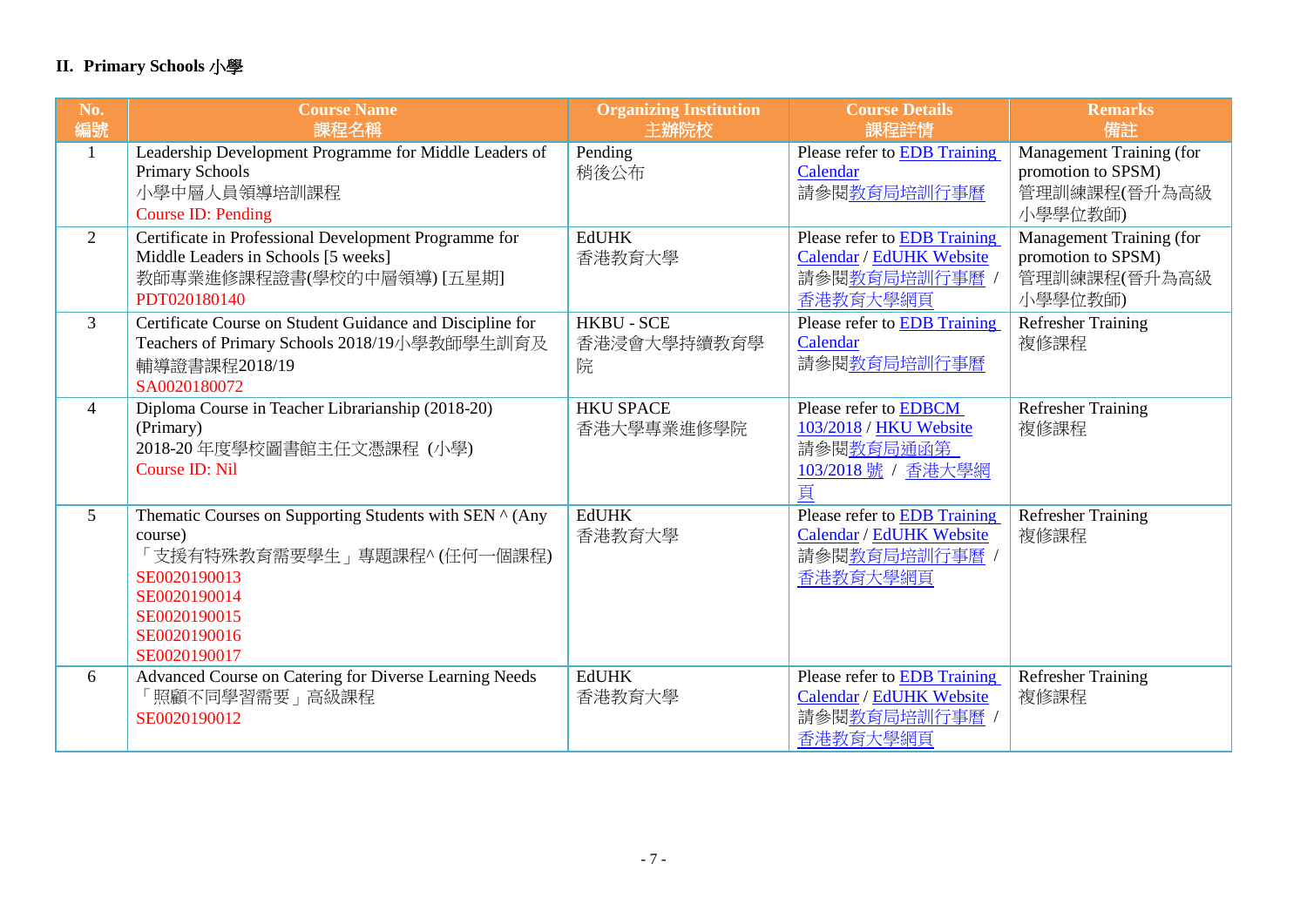| $\overline{7}$ | Certificate in Professional Development Programme for<br>Teachers (Catering for Diverse Learning Needs) - Advanced<br>Level<br>教師專業進修課程證書(照顧不同學習需要) - 深造班<br>SE0020190093                   | <b>EdUHK</b><br>香港教育大學 | Please refer to EDB Training<br>Calendar / EdUHK Website<br>請參閱教育局培訓行事曆 /<br>香港教育大學網頁        | <b>Refresher Training</b><br>複修課程 |
|----------------|---------------------------------------------------------------------------------------------------------------------------------------------------------------------------------------------|------------------------|----------------------------------------------------------------------------------------------|-----------------------------------|
| 8              | Certificate in Professional Development Programme on the<br>Teaching of Chinese Language for Non-Chinese Speaking<br>Students [5 weeks]<br>為非華語學生而設的中國語文教學專業進修課程證書<br>[五星期]<br>PDT020180157 | <b>EdUHK</b><br>香港教育大學 | Please refer to EDB Training<br>Calendar / EdUHK Website<br>請參閱教育局培訓行事曆 /<br>香港教育大學網頁        | <b>Refresher Training</b><br>複修課程 |
| 9              | Certificate in Professional Development Programme on<br>Optimizing Chinese Language Teaching [5 weeks]<br>提高中國語文教學效益專業進修課程證書 [五星期]<br>PDT020180158                                          | <b>EdUHK</b><br>香港教育大學 | Please refer to EDB Training<br>Calendar / EdUHK Website<br>請參閱教育局培訓行事曆 /<br>香港教育大學網頁        | <b>Refresher Training</b><br>複修課程 |
| 10             | Certificate in Professional Development Programme for<br>Primary School Teachers (Mathematics Teaching) [5 weeks]<br>小學教師專業進修課程證書(數學教學) [五星期]<br>PDT020180149                               | <b>EdUHK</b><br>香港教育大學 | Please refer to <b>EDB</b> Training<br>Calendar / EdUHK Website<br>請參閱教育局培訓行事曆 /<br>香港教育大學網頁 | <b>Refresher Training</b><br>複修課程 |
| 11             | Certificate in Professional Development Programme in<br>School Health [5 weeks]<br>教師專業進修課程證書(健康校園) [五星期]<br>PDT020180151                                                                   | <b>EdUHK</b><br>香港教育大學 | Please refer to EDB Training<br>Calendar / EdUHK Website<br>請參閱教育局培訓行事曆 /<br>香港教育大學網頁        | <b>Refresher Training</b><br>複修課程 |
| 12             | Certificate in Professional Development Programme on<br>e-Learning in Primary Schools [5 weeks]<br>小學教師專業進修課程證書(小學的電子學習) [五星期]<br>PDT020180139                                              | <b>EdUHK</b><br>香港教育大學 | Please refer to EDB Training<br>Calendar / EdUHK Website<br>請參閱教育局培訓行事曆<br>香港教育大學網頁          | <b>Refresher Training</b><br>複修課程 |
| 13             | Certificate in Professional Development Programme on<br>Civic, National and Moral Education in Schools [5 weeks]<br>教師專業進修課程證書(學校的公民、國民與道德教育) [五<br>星期<br>PDT020180155                      | <b>EdUHK</b><br>香港教育大學 | Please refer to <b>EDB</b> Training<br>Calendar / EdUHK Website<br>請參閱教育局培訓行事曆 /<br>香港教育大學網頁 | <b>Refresher Training</b><br>複修課程 |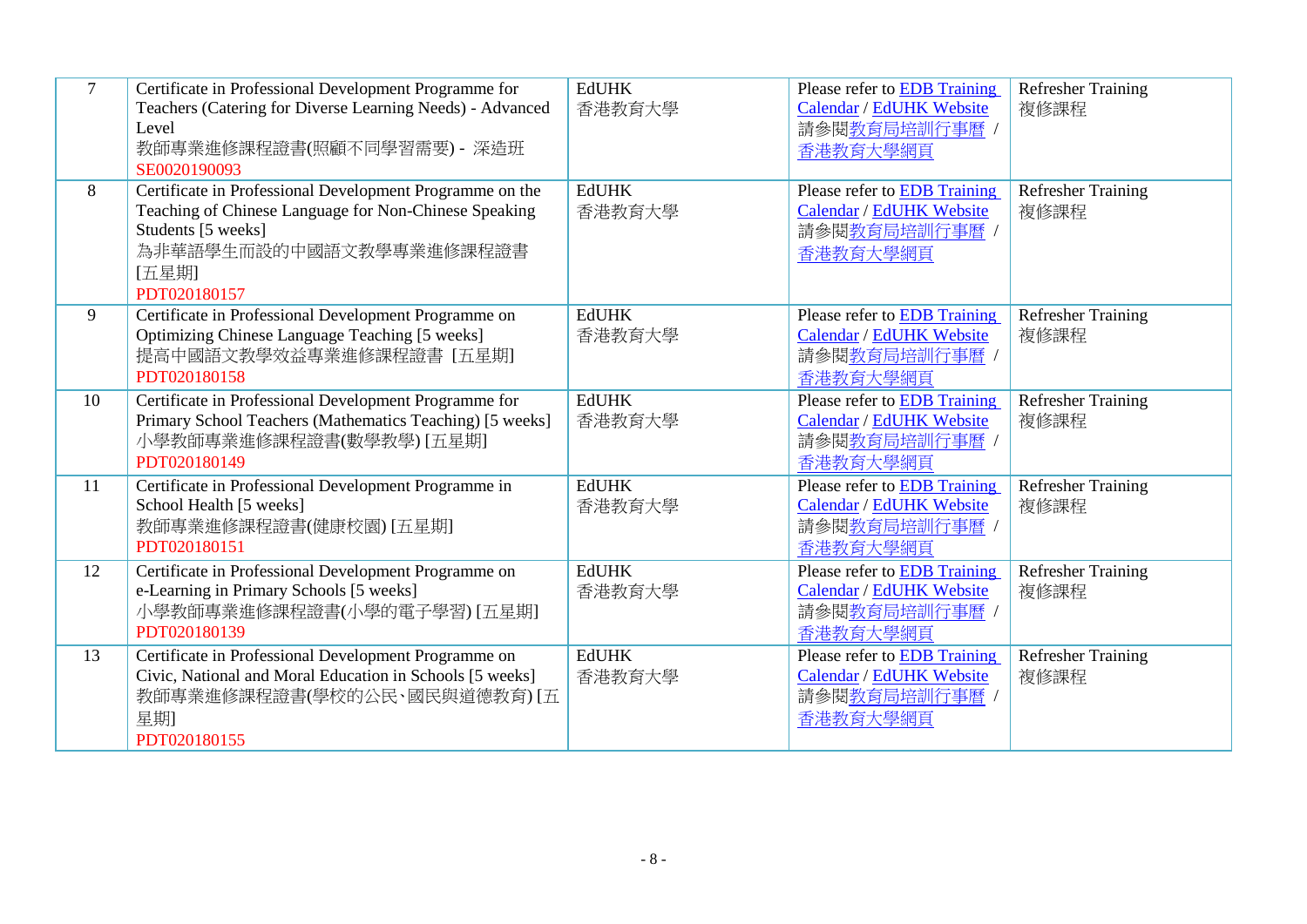| 14 | Certificate in Professional Development Programme on<br>Development of School-based Mathematics Learning and<br>Curriculum [5 weeks]<br>教師專業進修課程證書(校本數學學習與課程設計)[五星<br>期<br>PDT020180160                                                              | <b>EdUHK</b><br>香港教育大學 | <b>Please refer to EDB Training</b><br>Calendar / EdUHK Website<br>請參閱教育局培訓行事曆 /<br>香港教育大學網頁 | Refresher Training<br>複修課程        |
|----|------------------------------------------------------------------------------------------------------------------------------------------------------------------------------------------------------------------------------------------------------|------------------------|----------------------------------------------------------------------------------------------|-----------------------------------|
| 15 | Certificate in Professional Development Programme on<br>Prevention and Handling of Unruly and Delinquent<br>Behaviours in Schools [5 weeks]<br>教師專業進修課程證書(預防及處理青少年校內違規與違<br>法行為) [五星期]<br>PDT020180161                                               | <b>EdUHK</b><br>香港教育大學 | Please refer to EDB Training<br>Calendar / EdUHK Website<br>請參閱教育局培訓行事曆 /<br>香港教育大學網頁        | <b>Refresher Training</b><br>複修課程 |
| 16 | Certificate in Professional Development Programme on<br>Practical Legal Knowledge for Schools [5 weeks]<br>教師專業進修課程證書(學校的實用法律知識) [五星期]<br>PDT020180162                                                                                               | <b>EdUHK</b><br>香港教育大學 | <b>Please refer to EDB Training</b><br>Calendar / EdUHK Website<br>請參閱教育局培訓行事曆 /<br>香港教育大學網頁 | <b>Refresher Training</b><br>複修課程 |
| 17 | Certificate in Professional Development Programme on<br>Knowledge Management for Enhancing School Development<br>[5 weeks]<br>教師專業進修課程證書(知識管理與學校發展) [五星期]<br>PDT020180163                                                                            | <b>EdUHK</b><br>香港教育大學 | <b>Please refer to EDB Training</b><br>Calendar / EdUHK Website<br>請參閱教育局培訓行事曆 /<br>香港教育大學網頁 | <b>Refresher Training</b><br>複修課程 |
| 18 | Certificate in Professional Development Programme on New<br>Paradigm of Learning and Teaching in Physical Education [5]<br>weeks]<br>教師專業進修課程證書(體育學與教之新發展範例) [五星<br>期<br>PDT020180164                                                                | <b>EdUHK</b><br>香港教育大學 | Please refer to EDB Training<br>Calendar / EdUHK Website<br>請參閱教育局培訓行事曆 /<br>香港教育大學網頁        | <b>Refresher Training</b><br>複修課程 |
| 19 | Certificate in Professional Development Programme on<br>Positive Psychology in School Settings: Promoting Mental<br>Health and Creating Positive Learning Environment [5]<br>weeks]<br>教師專業進修課程證書 (校園正向心理學:推廣精神健康<br>及建構正面學習環境)[五星期]<br>PDT020180176 | <b>EdUHK</b><br>香港教育大學 | Please refer to EDB Training<br>Calendar / EdUHK Website<br>請參閱教育局培訓行事曆 /<br>香港教育大學網頁        | <b>Refresher Training</b><br>複修課程 |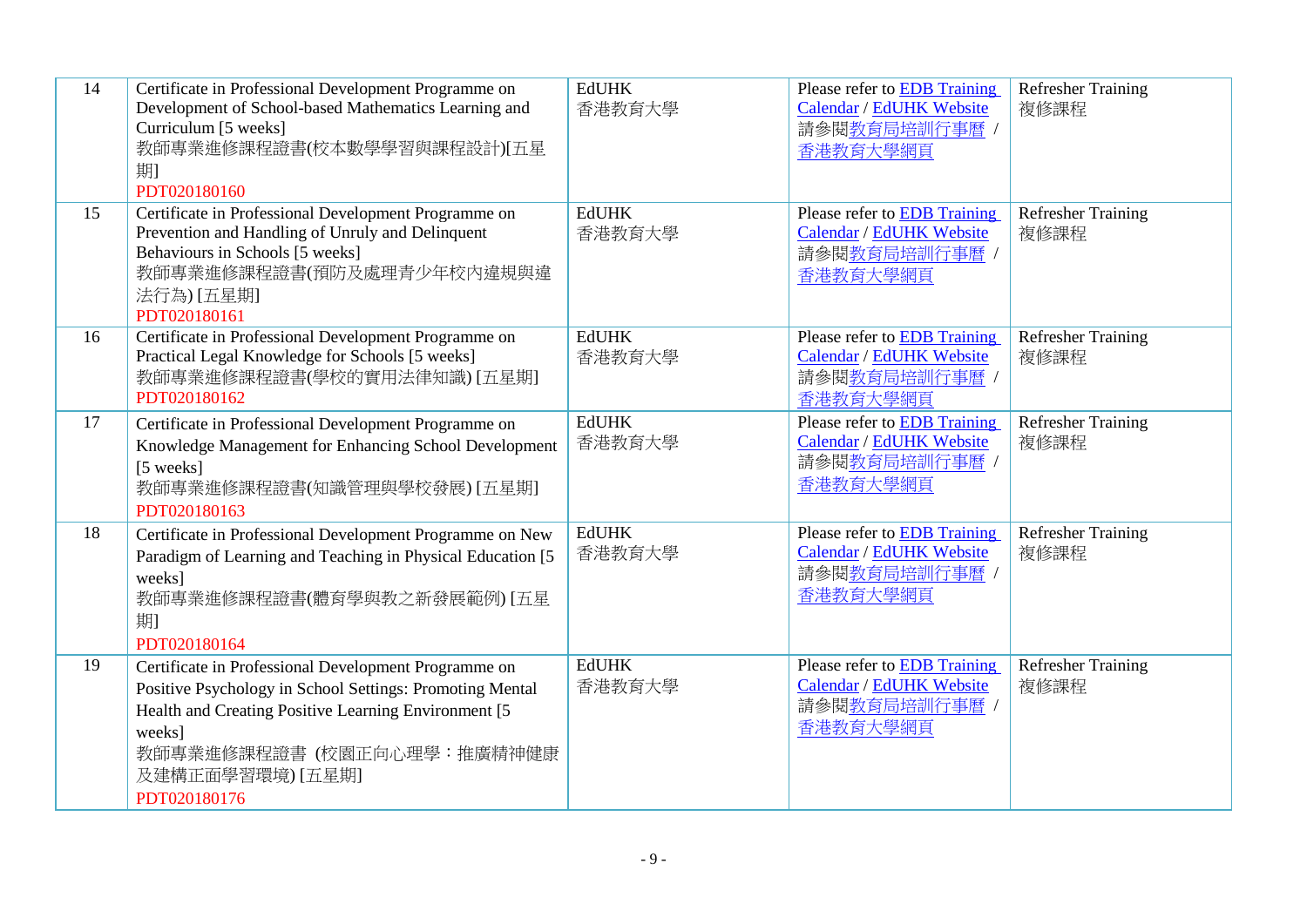| 20 | Training Course for Special School Teachers<br>特殊學校教師培訓課程<br>SE0020190018                                                                                                                             | <b>EdUHK</b><br>香港教育大學 | Please refer to EDB Training<br>Calendar / EdUHK Website<br>請參閱教育局培訓行事曆 /<br>香港教育大學網頁        | <b>Refresher Training</b><br>複修課程 |
|----|-------------------------------------------------------------------------------------------------------------------------------------------------------------------------------------------------------|------------------------|----------------------------------------------------------------------------------------------|-----------------------------------|
| 21 | Certificate in Professional Development Programme on<br>Effective Lesson Observation and Evaluation - a whole<br>school approach [5 weeks]<br>教師專業進修課程證書 (有效的觀課與評課 - 以學校為<br>本位)[五星期]<br>PDT020180156 | <b>EdUHK</b><br>香港教育大學 | Please refer to <b>EDB</b> Training<br>Calendar / EdUHK Website<br>請參閱教育局培訓行事曆 /<br>香港教育大學網頁 | <b>Refresher Training</b><br>複修課程 |
| 22 | Certificate in Professional Development Programme on<br>e-Learning in Primary Mathematics [5 weeks]<br>教師專業進修課程證書(小學數學的電子學習)[五星期]<br>PDT020180165                                                     | <b>EdUHK</b><br>香港教育大學 | Please refer to EDB Training<br>Calendar / EdUHK Website<br>請參閱教育局培訓行事曆 /<br>香港教育大學網頁        | <b>Refresher Training</b><br>複修課程 |
| 23 | Certificate in Professional Development Programme on<br>e-Learning in Primary English [5 weeks]<br>PDT020180167                                                                                       | <b>EdUHK</b><br>香港教育大學 | Please refer to <b>EDB</b> Training<br>Calendar / EdUHK Website<br>請參閱教育局培訓行事曆 /<br>香港教育大學網頁 | <b>Refresher Training</b><br>複修課程 |
| 24 | Certificate in Professional Development Programme on<br>e-Learning in Primary Chinese Language [5 weeks]<br>教師專業進修課程證書(小學中文科的電子學習) [五星<br>期<br>PDT020180142                                           | <b>EdUHK</b><br>香港教育大學 | Please refer to EDB Training<br>Calendar / EdUHK Website<br>請參閱教育局培訓行事曆 /<br>香港教育大學網頁        | <b>Refresher Training</b><br>複修課程 |
| 25 | Certificate in Professional Development Programme on<br>Communication, Mediation and Complaint Management [5]<br>weeks]<br>教師專業進修課程證書(溝通、調解與投訴管理) [五星期]<br>PDT020180171                               | <b>EdUHK</b><br>香港教育大學 | <b>Please refer to EDB Training</b><br>Calendar / EdUHK Website<br>請參閱教育局培訓行事曆 /<br>香港教育大學網頁 | <b>Refresher Training</b><br>複修課程 |
| 26 | Certificate in Professional Development Programme on<br>School Improvement and Leadership [5 weeks]<br>教師專業進修課程證書(學校改進與領導) [五星期]<br>PDT020180172                                                      | <b>EdUHK</b><br>香港教育大學 | Please refer to <b>EDB</b> Training<br>Calendar / EdUHK Website<br>請參閱教育局培訓行事曆 /<br>香港教育大學網頁 | Refresher Training<br>複修課程        |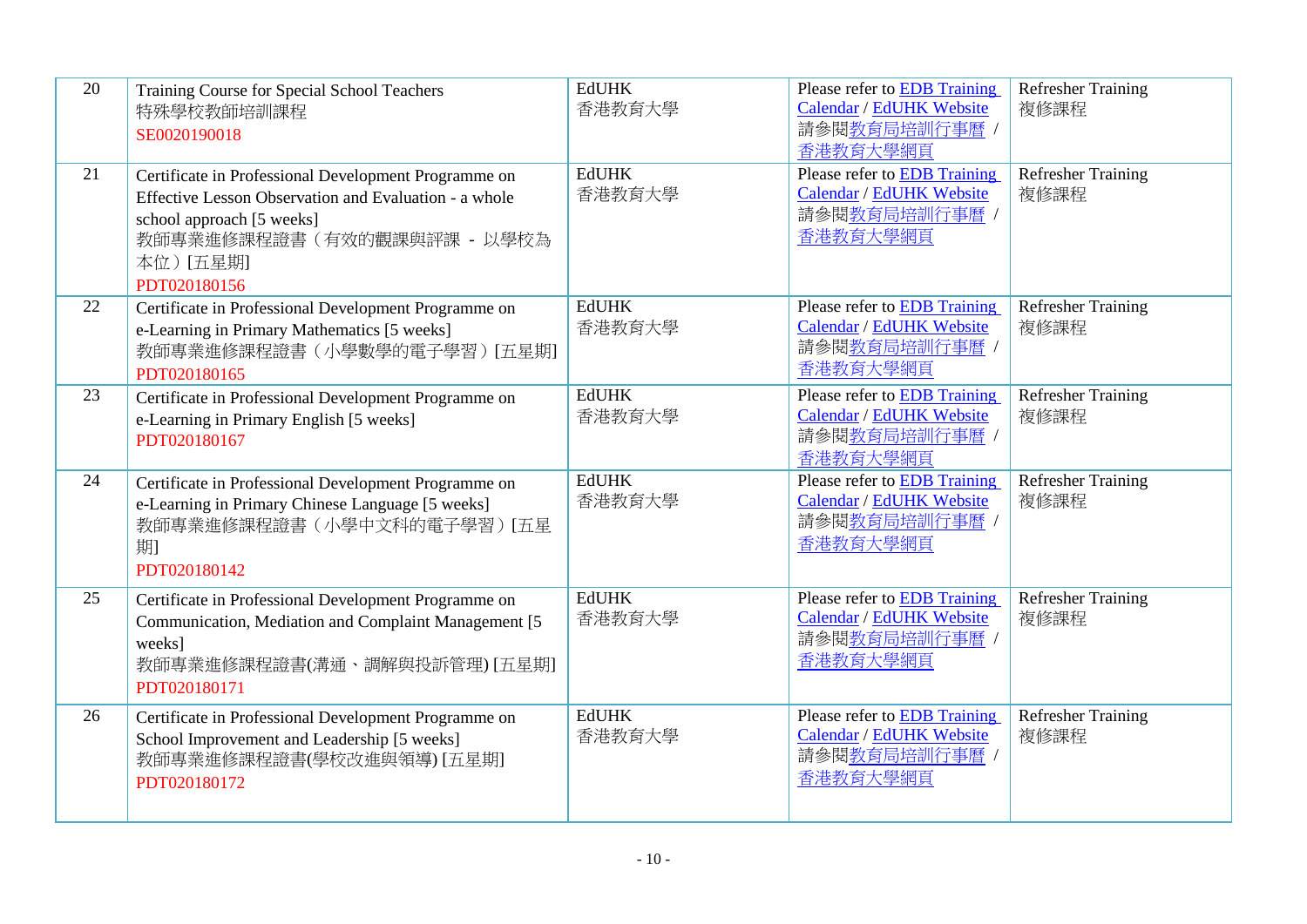| 27 | Certificate in Professional Development Programme on<br>Integrating Self-directed Learning in Classroom Pedagogy [5]<br>weeks]<br>教師專業進修課程證書(發展有效「自主學習」課室教學<br>模式) [五星期]<br>PDT020180174                              | <b>EdUHK</b><br>香港教育大學 | <b>Please refer to EDB Training</b><br>Calendar / EdUHK Website<br>請參閱教育局培訓行事曆 /<br>香港教育大學網頁 | <b>Refresher Training</b><br>複修課程 |
|----|-----------------------------------------------------------------------------------------------------------------------------------------------------------------------------------------------------------------------|------------------------|----------------------------------------------------------------------------------------------|-----------------------------------|
| 28 | Certificate in Professional Development Programme on<br>Coding Mobile Apps for Computational Thinking<br>Development [5 weeks]<br>教師專業進修課程證書(編寫流動應用程式發展運算思維)<br>[五星期]<br>PDT020180173                                 | <b>EdUHK</b><br>香港教育大學 | Please refer to <b>EDB</b> Training<br>Calendar / EdUHK Website<br>請參閱教育局培訓行事曆 /<br>香港教育大學網頁 | <b>Refresher Training</b><br>複修課程 |
| 29 | Certificate in Professional Development Programme on<br>Organization and Management of Life-wide Learning<br>Activities [5 weeks]<br>教師專業進修課程證書(全方位學習的組織與管理)[五<br>星期<br>PDT020180178                                  | <b>EdUHK</b><br>香港教育大學 | <b>Please refer to EDB Training</b><br>Calendar / EdUHK Website<br>請參閱教育局培訓行事曆 /<br>香港教育大學網頁 | <b>Refresher Training</b><br>複修課程 |
| 30 | Certificate in Professional Development Programme on<br>Curriculum Design, Pedagogy and Assessment for STEM<br>Education in Primary Schools [5 weeks]<br>教師專業進修課程證書(小學 STEM 教育的課程設計、教<br>學法及評估) [五星期]<br>PDT020180143 | <b>EdUHK</b><br>香港教育大學 | <b>Please refer to EDB Training</b><br>Calendar / EdUHK Website<br>請參閱教育局培訓行事曆 /<br>香港教育大學網頁 | Refresher Training<br>複修課程        |
| 31 | Certificate in Professional Development Programme on<br><b>STEM</b> in Physical Education<br>教師專業進修課程證書 (綜合科學、科技、工程及數學之<br>體育學與教) [五星期]<br>PDT020180179                                                               | <b>EdUHK</b><br>香港教育大學 | Please refer to EDB Training<br>Calendar / EdUHK Website<br>請參閱教育局培訓行事曆<br>香港教育大學網頁          | Refresher Training<br>複修課程        |

^ Thematic Courses on Supporting Students with Special Educational Needs include the following 3 categories (Please refer to Education Bureau Circular No. 12/2015): 「支援有特殊教育需要學生」專題課程包括以下三個類別(請參考教育局通告第 12/2015 號) :

(1) Cognition and Learning Needs

認知及學習需要